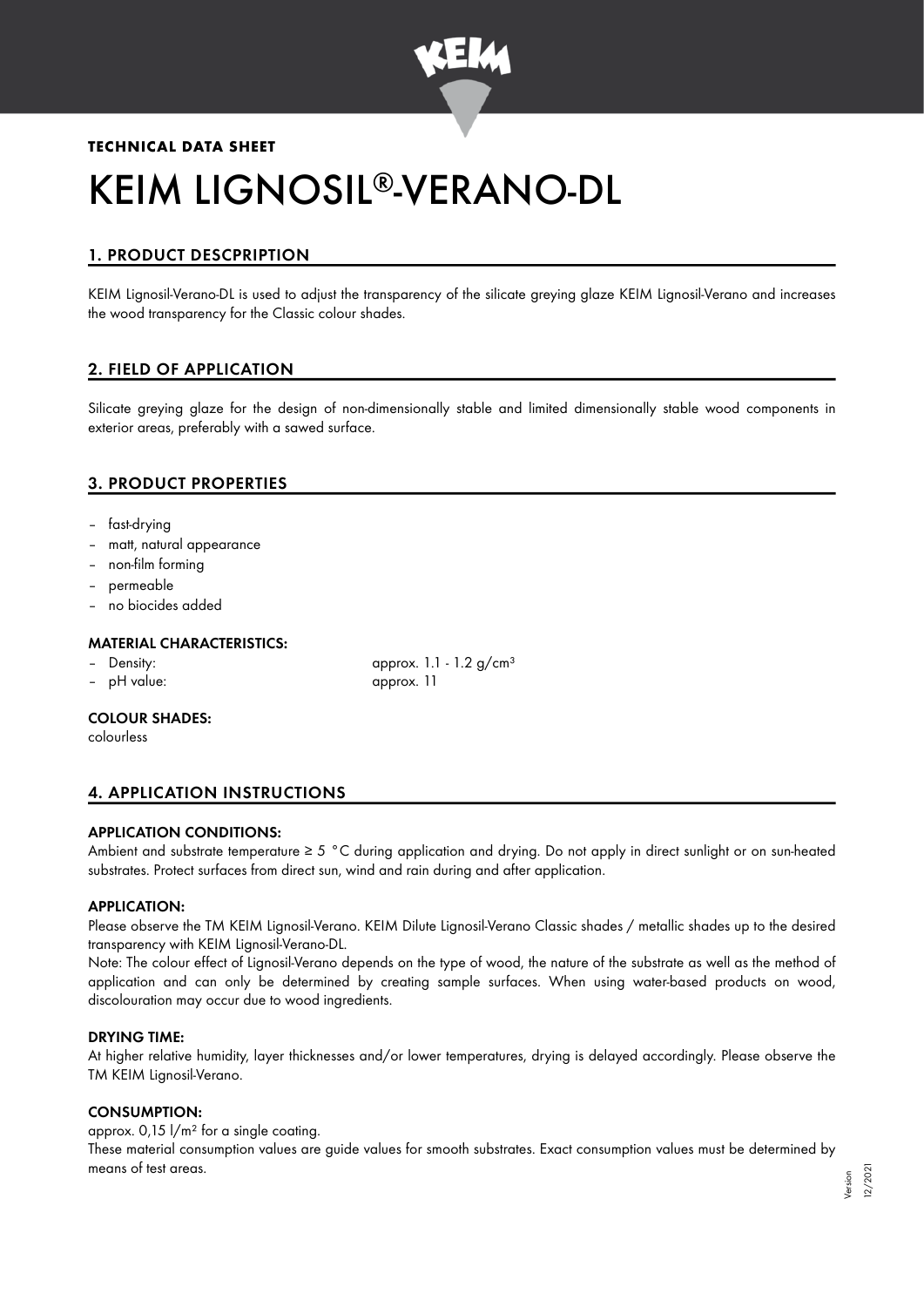#### CLEANING OF TOOLS:

Clean immediately with water.

### 5. PACKAGING

| <b>Container content</b> | Unit of measure | Quantity on pallet | Type of container |
|--------------------------|-----------------|--------------------|-------------------|
|                          |                 | 96                 | jerry can         |

## 6. STORAGE

| max. storage time | <b>Storage conditions</b>                                                                   |  |
|-------------------|---------------------------------------------------------------------------------------------|--|
| 12 months         | protected from heat and direct sun.<br>keep container tightly sealed.<br>frost-free<br>cool |  |

## 7. DISPOSAL

For disposal information refer to section 13 of the safety data sheet.

#### EC WASTE CODE:

Waste code: 08 01 12

## 8. SAFETY INSTRUCTIONS

Please, refer to the Material Safety Data Sheet.

GISCODE: GIS code: BSW 40

## 9. GENERAL INFORMATION

Cover surfaces not to be treated, especially glass, ceramics and natural stone. Any splashes on surrounding surfaces or traffic areas must be rinsed off immediately with plenty of water. Mixing with products not part of the system or other foreign additives is not permitted.

## 10. CERTIFICATES & QUALITY SEALS